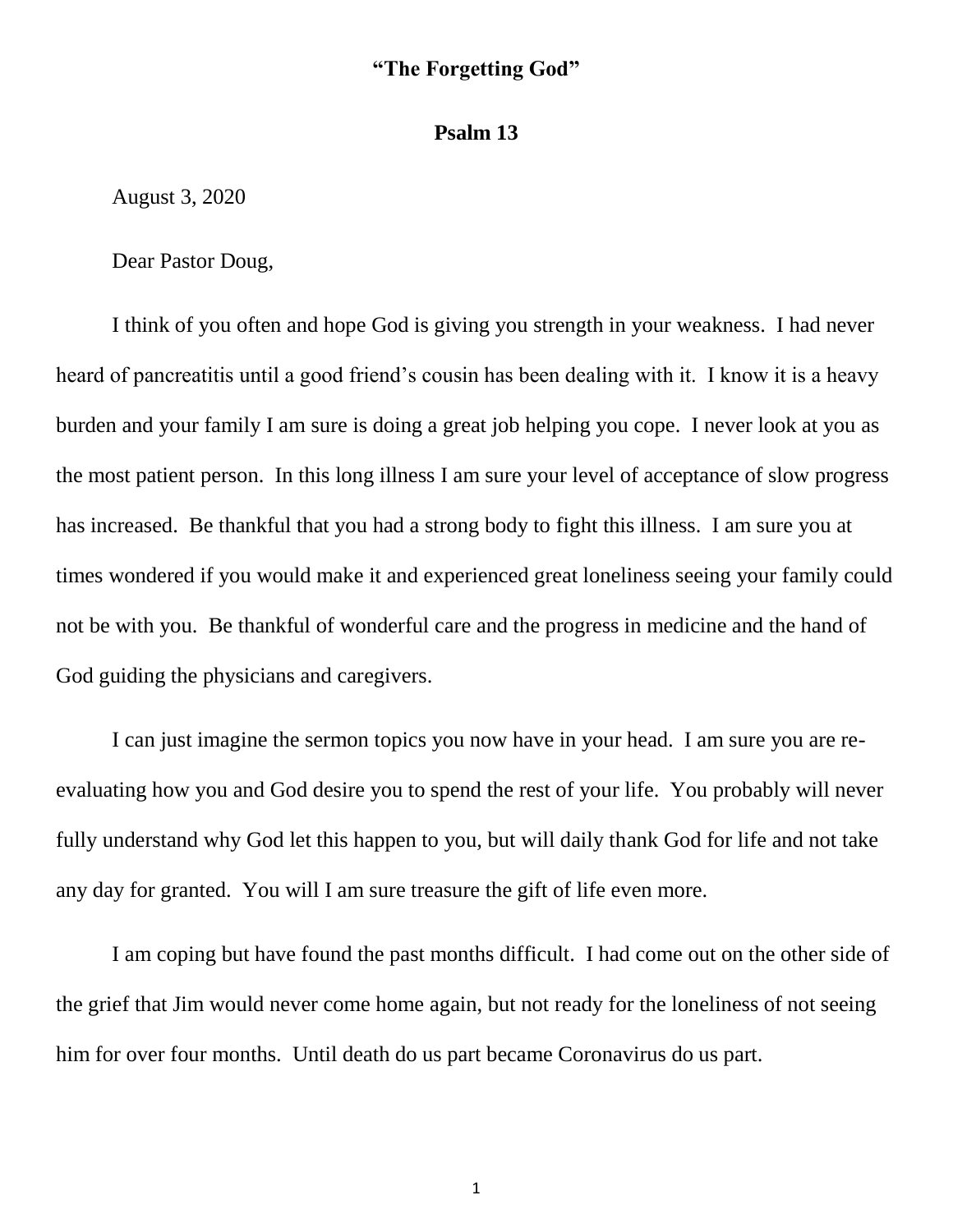I remain hopeful of seeing him soon and thank God that we lived life to the fullest and few regrets of what we should have done when young. Jim turned 90 in April, but obviously I could not be with him. I trust God took care of me thus far and have faith He will continue to be with me.

Stay strong in the Lord. I pray for your recovery and return to normal life whatever that might look like. Thank you for being a great pastor. I miss Redeemer, but go there often donating items Diane needs from peanut butter, paper towels, toilet paper, etc.

– Mary O'Rourke

God doesn't just have "highly superior" memory.

God has the highest form of memory.

God has the memory of an elephant.

God has the memory of a mother.

God has a memory like no one else.

God *is* memory.

And yet, curiously, God can also forget.

To the psalmist, it seems apparent that God has indeed forgotten something — or *someone.* The writer — let's assume it is David, as the heading of the psalm suggests — says that God has forgotten him! "How long, O Lord? Will you forget me forever?" (v. 1). To paraphrase the first sentence, we might put it this way: "Really? You're still ignoring me, God?"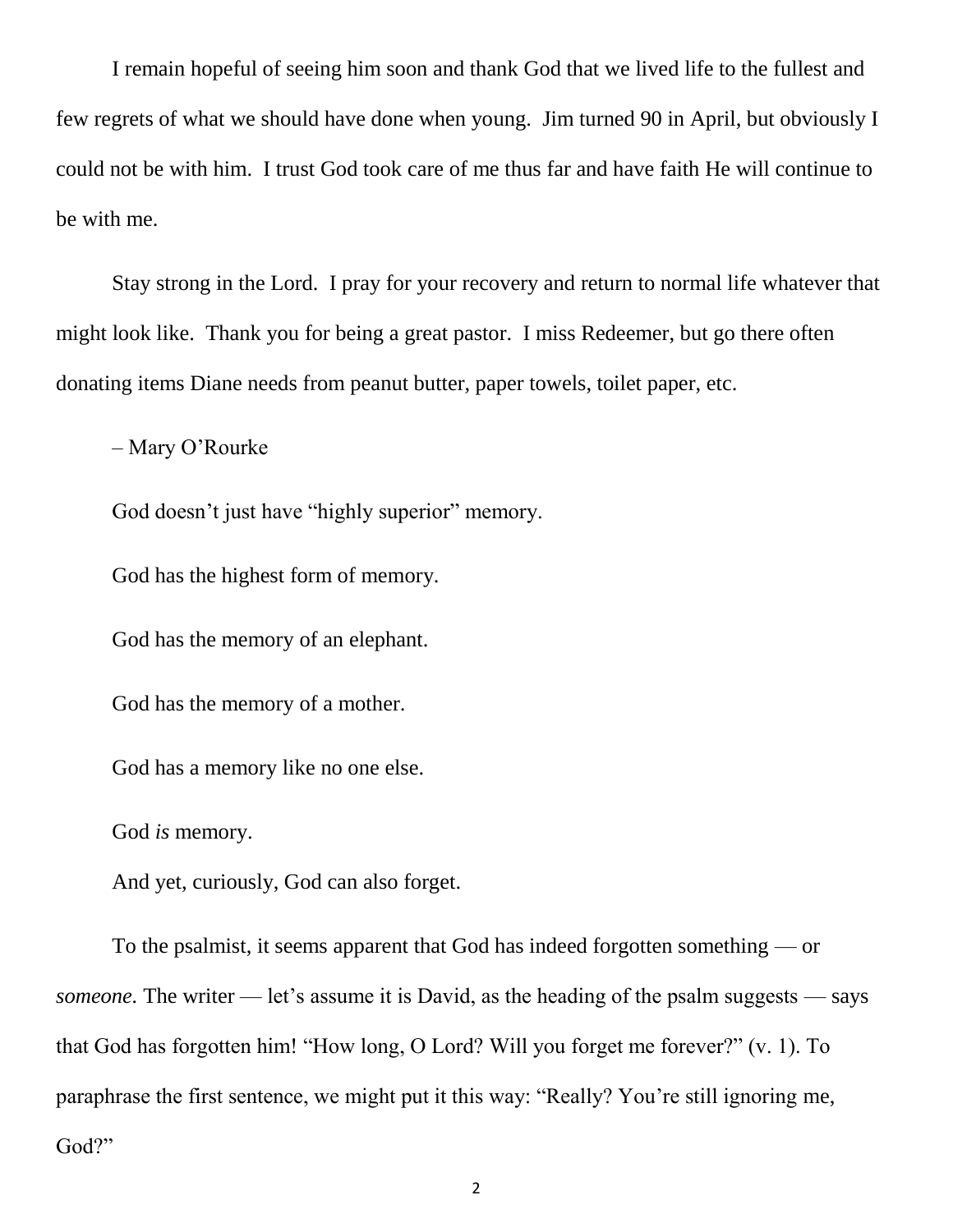And then David says, "Can you really forget me forever?" And he doesn't let up: "How long will you hide your face from me?" (v. 1). This latter expression is no doubt a reference to a more powerful person looking away from a less powerful subject or supplicant (captured well, if somewhat comically, by the throne room scenes in the 1939 film, *The Wizard of Oz,* and, more recently, in the 2019 film *Downton Abbey*).

This evokes the image of the "hidden God," or — the "idle God" who has withdrawn from the world to let creation and its inhabitants fend for themselves. In God's absence, God forgets us — or so David believed and so I believed it this past summer at times.

He continues in this vein for the entire psalm. Four times, his complaint begins with "How long …?"

This lament sounds very much like the breakup of a relationship. The jilted party has phoned and left messages or texted a jillion times.

"Hey! How long are you going to ignore me, you jerk? How long are you going to keep running away from me? Do you think you can forget me forever? Could you please have the decency to tell me how long you are going to keep me hangin' here, 'cause I'm in some pain as if you cared. But, of course, you're not likely to care about my pain and the sorrow in my heart, now are you? It doesn't seem to bother you that *you've publicly humiliated me after I made such a show* of declaring my undying and steadfast belief and trust in you! So how long am I supposed to put up with this crap?" I'm told this is called "ghosting" – when you break up with someone by not responding to their phone calls or texts. If you are ghosted by your spouse, it's probably a different message.

That's the tone here. Raw. Bitter. Harsh.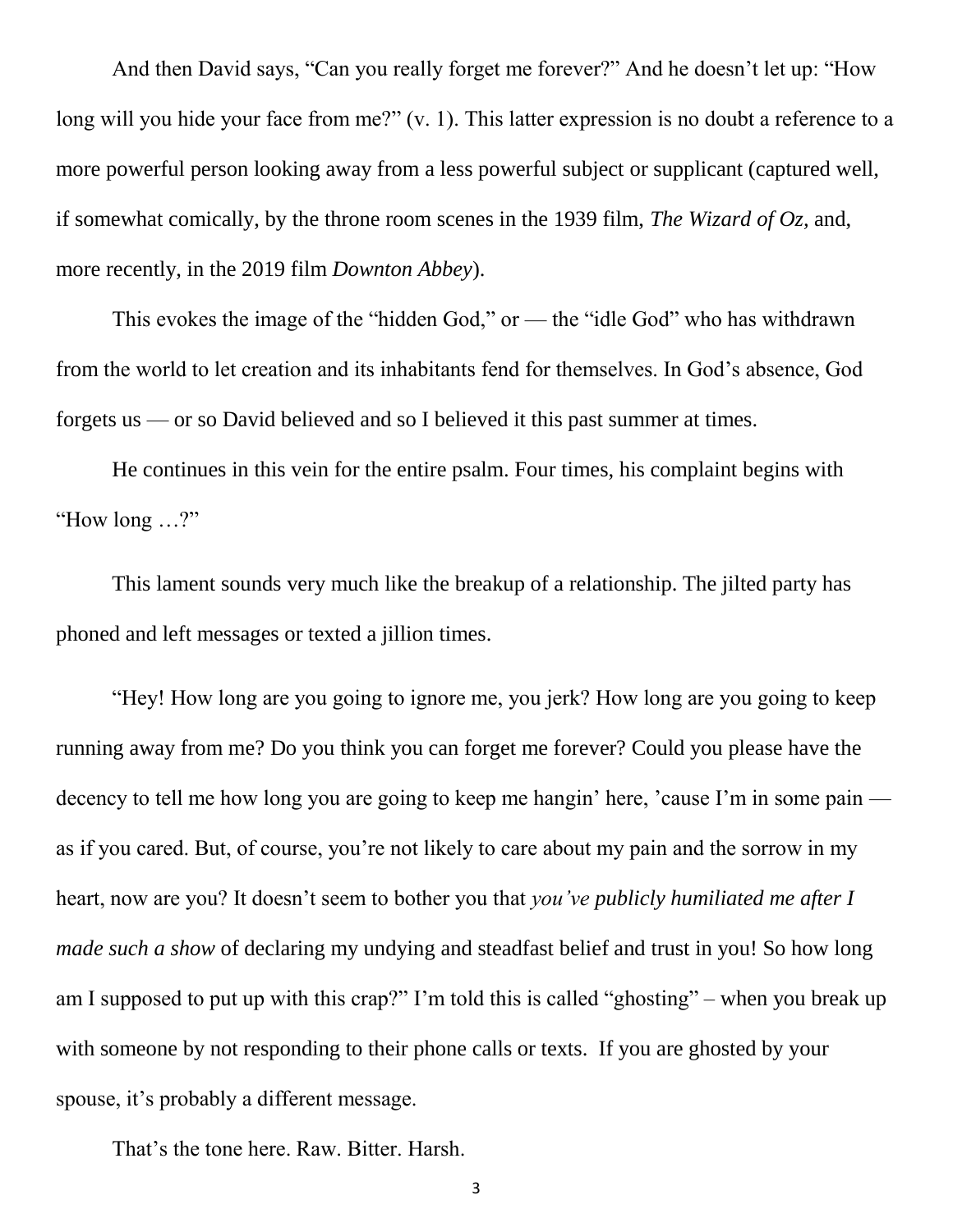This is pretty much Psalm 13.

Unfortunately for David, no answer comes from God.

David doesn't get closure or relief. He's left with doubts and despair.

Honestly now. Have we not had moments like this? Is this not an experience that we share with David?

The gates of heaven are like our churches being locked up for months while God's away from the phone. God is not picking up. And so, God clearly doesn't care. It would appear that God has run out on us, abandoned us and left no forwarding address.

And after all we'd gone through together.

In fact, you think that God has forgotten you. God is — shockingly — the forgetting God!

But, here's the thing. *There are some things that God cannot forget.* And *you* are one of them.

God may be omnipotent, but this is one thing that God cannot do. God cannot forget you.

There's a remarkable passage in Isaiah — 49:14-16. It begins by noting that "Zion" complains that "the Lord has forsaken me, my Lord has forgotten me." But then, a rhetorical question on the order of "Is the pope Catholic?" is posed: "Can a woman forget her nursingchild, or show no compassion for the child of her womb?"

Uh, well, no she cannot.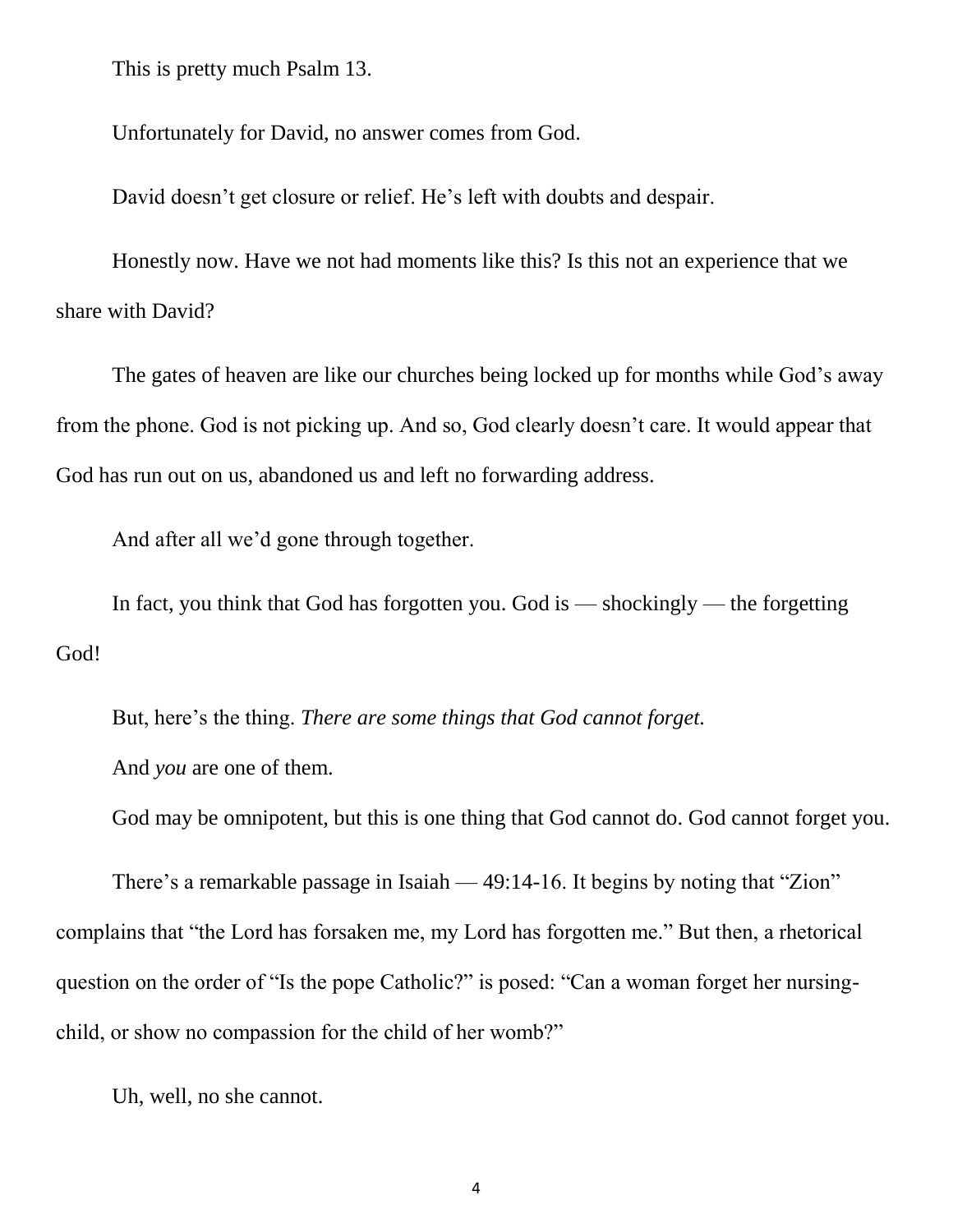The text continues by asserting that *it is more likely that a mother will forget her child than God will forget us.*

Not going to happen.

And then, there's this addendum in verse 16: "See, I have inscribed you on the palms of my hands …"

God says that we are tattooed on his palm!

It was quite common in the culture of those ancient days for a slave to bear a brand mark of his or her master on the arm or palm. Or, a soldier might want to write the name of his commanding officer on his hand. A religious acolyte might do the same thing with the name of her God. Sometimes this was accomplished with needle punctures or staining the skin in some way.

Here, God is saying that the Divine Creator and God of the universe has inscribed us in the palm of his hand. God cannot forget us. We're right there in his palm!

Tattooed in the hollow of the hand of God!

God cannot forget us.

And yet … the psalmist clearly believes otherwise.

What can we do when our mind is telling us lies that the heart does not want to believe? We think that God has abandoned us, but our heart does not quite believe it.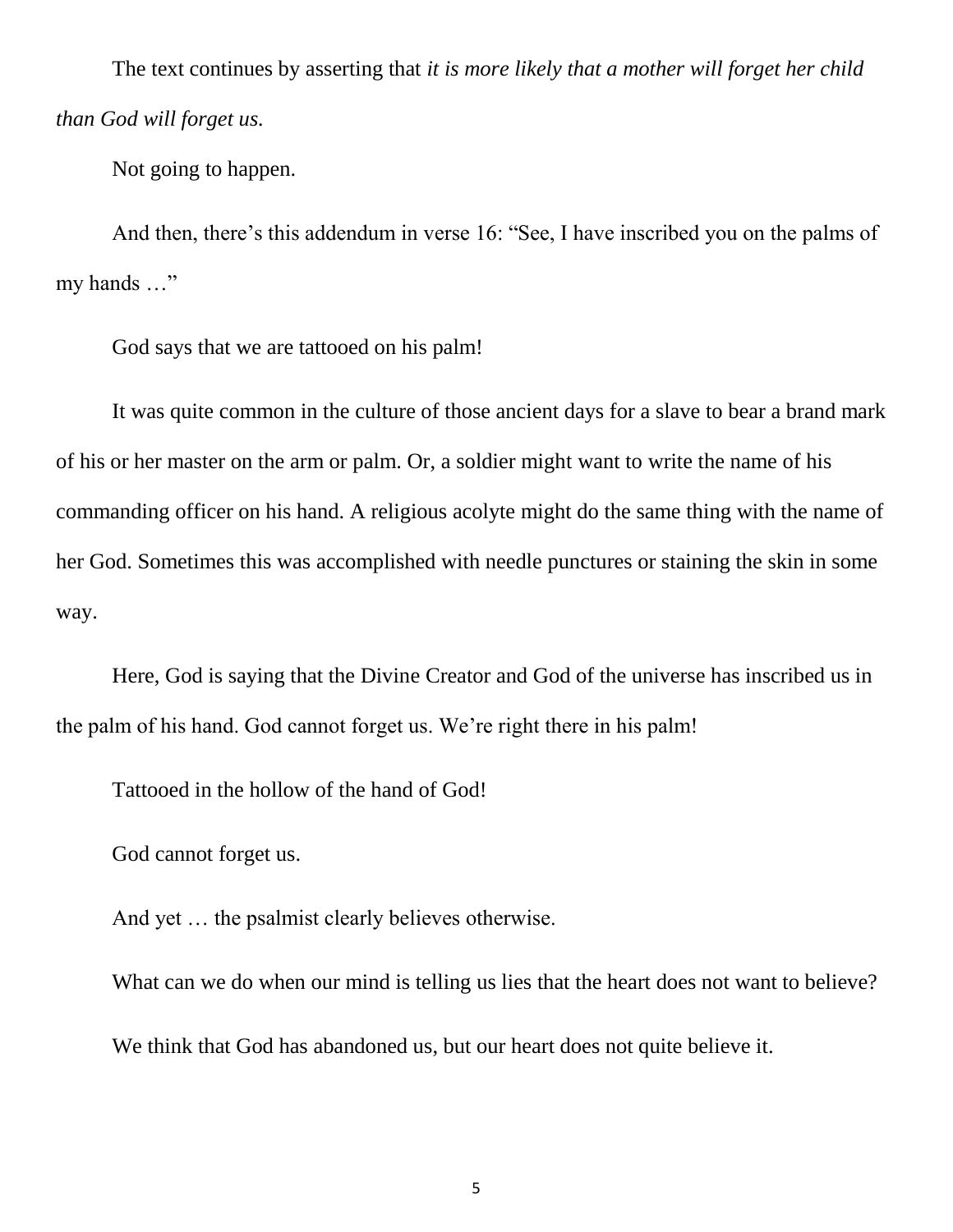Isn't this what we call the trial or testing of our faith? It is the refiner's fire; it is how the "testing of your faith produces endurance; and let endurance have its full effect, so that you may be mature and complete, lacking in nothing" (James 1:3-4). It is that "fiery ordeal" about which the apostle Peter writes (4:12), and about which we should not be surprised.

So then, we should not be surprised when confronted with moments of divine silence, according to the apostle Peter.

We should remember that, according to the apostle James, the testing of our faith has several positive outcomes.

We should have a conversation with God as did the psalmist in this text. Conversation is good. When we lift up our doubts and fears, our prayers become more authentic than ever! God doesn't mind, and perhaps welcomes, those moments when we get real.

And finally, we must act and move forward in faith as though God has not forgotten us. Because … God has not forgotten us. The psalmist seems to have come to this place. He writes, "But I trusted in your steadfast love" (v. 5). Even when he felt ignored and forgotten, his trust in the steadfast love, loyalty of God brought him through the crisis.

God has a perfect memory, *except for the curious gaps or lapses*. When a child of God repents of sin, rebellion, disobedience, mistakes and wrongdoing, and when that same child asks for forgiveness, then God acts like most parents would. God forgives. What parent can resist a child who comes running and crying with remorse and regret? Of course, the child receives forgiveness and the human parent probably forgets about it in due time.

6